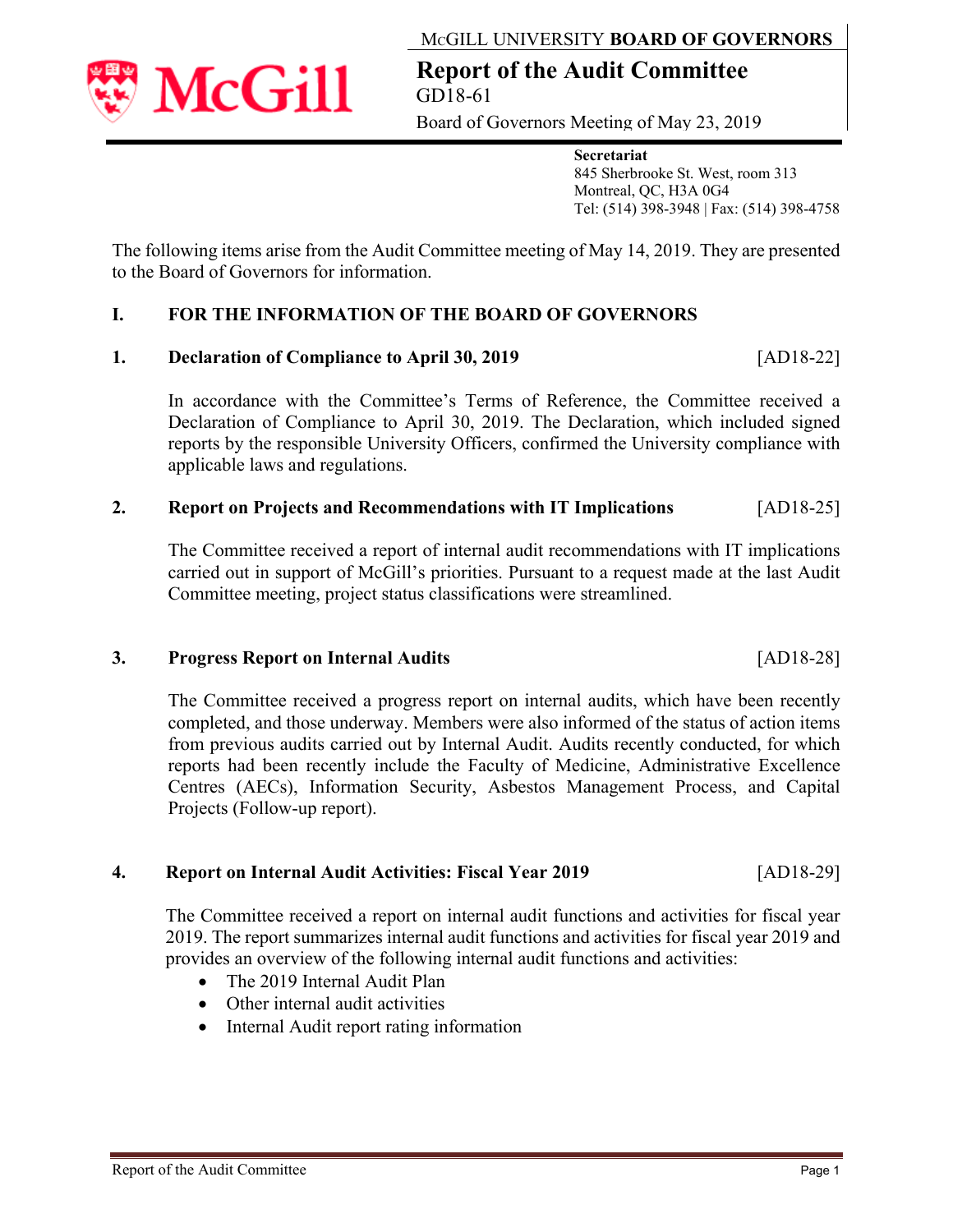# **5. Internal Audit Plan for Fiscal Year 2020** [AD18-30]

The Audit Committee, on the recommendation of the Executive Director, Internal Audit, approved the audit plan for fiscal year 2020. The plan focuses on 11 audits under four (4) administrative units (Vice-Principal (Administration and Finance), Provost and Vice-Principal (Academic), Vice-Principal (Research and Innovation), Secretariat). Highlights include a pre-implementation review of the Recruitment to Retirement (R2R initiative, an audit of the Goodman Cancer Research Centre, and follow-up audits for Procurement Services and Intellectual Property. The plan includes planning and execution of the Enterprise Risk Management (ERM) initiative (including an update to the Internal Audit Charter to include ERM mandate), the implementation of the "Trusted Advisor" vision for Internal Audit and advising management on major initiatives.

# **6. Enterprise Risk Management (ERM) Assessment:** [AD18-31] **Recommendations and Implementation Plan**

The Committee received and reviewed recommendations arising out of Internal Audit's Enterprise Risk Management (ERM) assessment. The ERM initiative provides a framework and processes for the identification, assessment, mitigation and monitoring of major risks to the University. This initiative falls within the portfolio of the Vice-Principal (Administration and Finance) and is managed by the unit of Risk Management and Insurance. In 2018, the Vice-Principal (Administration and Finance) requested that Internal Audit assess the program and recommend improvements to further advance the program's maturity and effectiveness. Pursuant to this assessment, the Audit Committee approved a request that the Internal Audit unit be granted the role and responsibility to facilitate the implementation of the ERM imitative.

#### **7. Report on Quarterly Financial Results for Fiscal Period [AD18-32] Ended January 31, 2019 and Variance Report**

The Committee received a quarterly report on the financial results for the period ended on January 31, 2019, including the financial summary of construction projects at April 30, 2019.

# **8. Update of the Implementation of the Policy on the** [AD18-26] **Approval of Contracts and Designation of Signing Authority**

The Committee received an update on the implementation of the *Policy on the Approval of Contracts and Designation of Signing Authority*, (Signing Policy) which came into effect on May 1, 2018. The Committee was informed that the review of the Policy was underway (one year following its coming into effect) and the review process would involve a consultative approach with stakeholders. An update will be provided to the Committee at its next meeting.